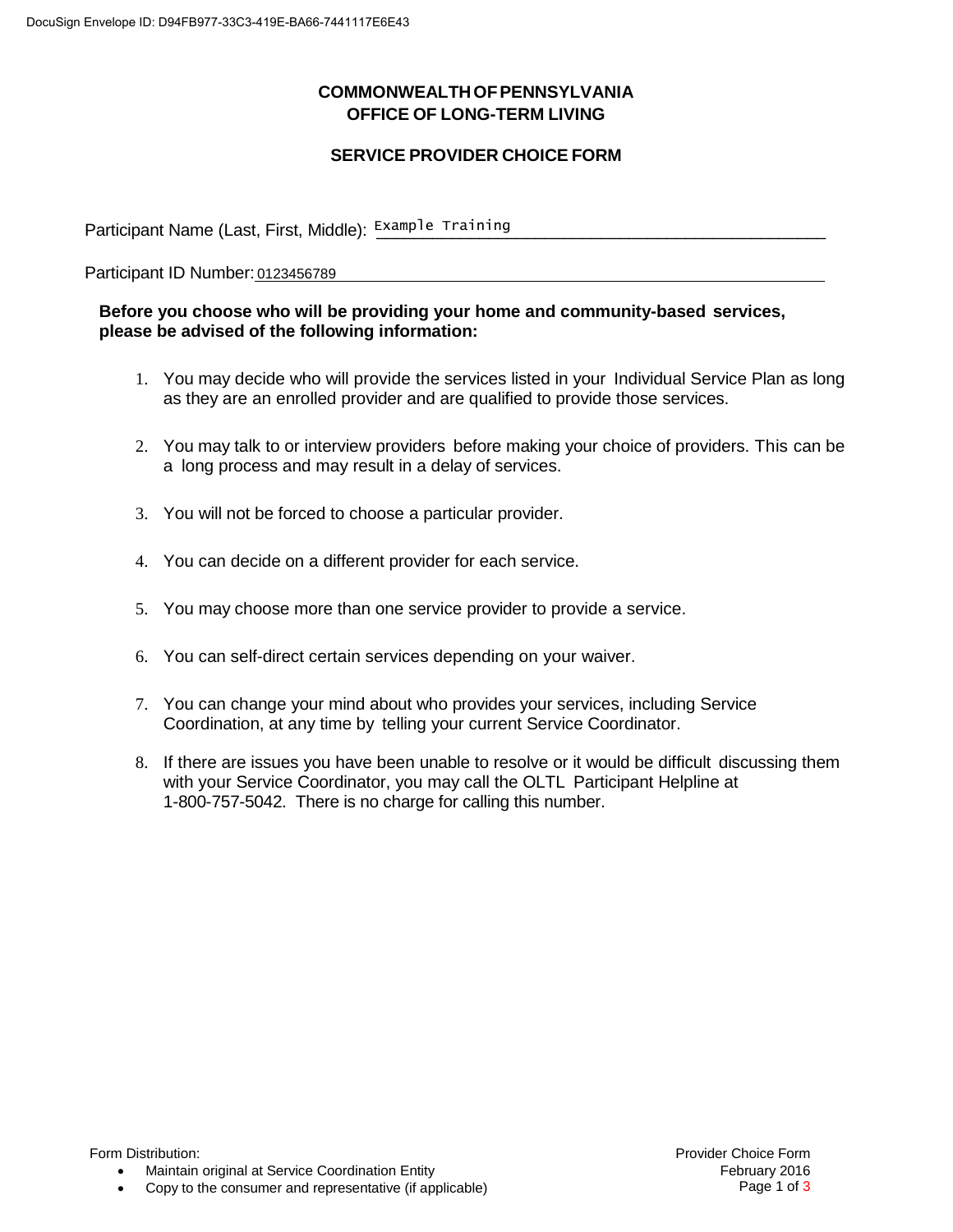| $\boxtimes$ I understand my rights to choose my provider(s) and my responsibilities in making those                                                                                                            |            |
|----------------------------------------------------------------------------------------------------------------------------------------------------------------------------------------------------------------|------------|
| choices.                                                                                                                                                                                                       |            |
| ⊠ My Service Coordinator has given me a list of service providers who could possibly provide<br>each service listed in my Individual Service Plan from the Service and Supports Directory (SSD)<br>located at: |            |
| https://www.compass.state.pa.us/compass.web/EPProviderSearch/Pgm/EPWEL.aspx?prg=LTH.                                                                                                                           |            |
| $\boxtimes$ I understand that I may talk to someone from any service provider before making my<br>decision in selecting a provider.                                                                            |            |
| ⊠ I have freely chosen the provider for each service listed in my Individual Service Plan on<br>the back of this form.                                                                                         |            |
| $\boxtimes$ I understand that I can:                                                                                                                                                                           |            |
| • Choose to self-direct some of my services if the waiver in which I am enrolled permits<br>this model; or                                                                                                     |            |
| • Choose not to self-direct any, all, or some of my services.                                                                                                                                                  |            |
| $\boxtimes$ I have made these choices without being pressured or forced.                                                                                                                                       |            |
| ⊠ I have been involved in developing my Individual Service Plan.                                                                                                                                               |            |
| $\boxtimes$ I understand if I have concerns or complaints about my services that I should contact my Service<br>Coordinator.                                                                                   |            |
| If you have someone who is helping you or supporting with this discussion, please ask that<br>person to sign to show that they have taken part by helping you.                                                 |            |
| <u>Jample Signature</u>                                                                                                                                                                                        | 11/24/2021 |
|                                                                                                                                                                                                                | Date       |
| Representative's Signature (as appropriate)                                                                                                                                                                    | Date       |
|                                                                                                                                                                                                                |            |
| Service Coordinator Signature                                                                                                                                                                                  | 11/24/2021 |
|                                                                                                                                                                                                                | Date       |

 $\bullet$ Maintain original at Service Coordination Entity

 $\bullet$ Copy to the consumer and representative (if applicable)